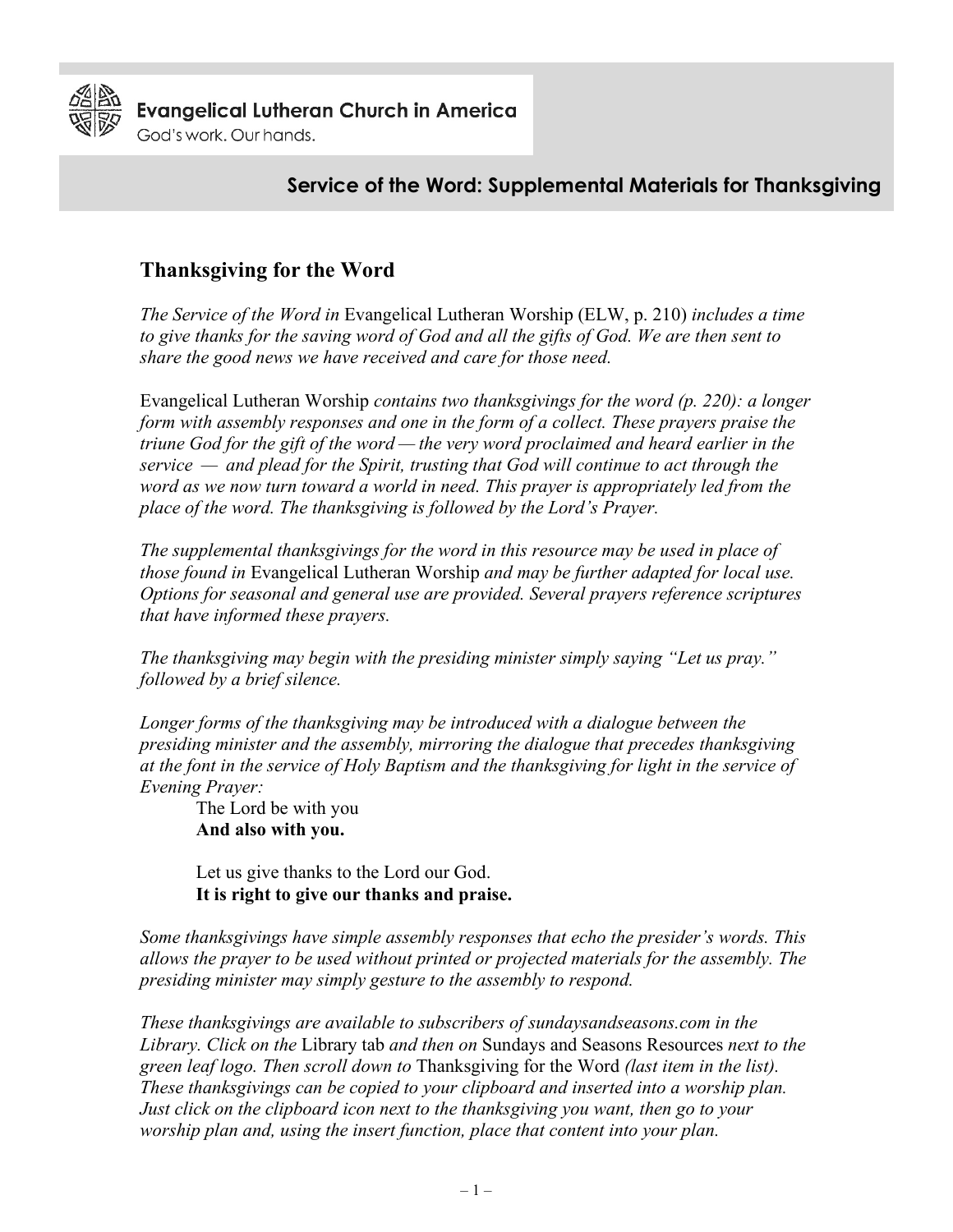## **Advent–Epiphany**

Exodus 15; 1 Samuel 2; Psalm 113; Luke 1; John 1 We praise you, O God, for your creating Word! You set the foundations of the world and gave breath to every living thing. There is no Rock like you. Blessed be God, forevermore; **our hearts sing of your mercy and might!**

We praise you, O God, for your liberating Word! In your steadfast love you led the people whom you redeemed, you guided them by your strength to the land of promise. You have lifted up the lowly. Blessed be God, forevermore; **our hearts sing of your mercy and might!**

We praise you, O God, for your life-giving Word! Your Word became flesh and lived among us, full of grace and truth. You have looked with favor on the lowliness of your servants. Blessed be God, forevermore; **our hearts sing of your mercy and might!**

Blessed be God, from this time on and forevermore, from the rising of the sun to its setting. With Miriam, Hannah, and Mary, we give you thanks and praise for your creating, liberating, and life-giving Word! Send us forth in the power of your Spirit to sing of your greatness and serve all people, following Jesus Christ, our Savior and Lord. **Amen.**

#### **OR**

We praise you, O God, for your creating, liberating, and life-giving Word! You set the foundations of the world, you lead your people into freedom, you lift up the lowly, and fill the hungry with good things. Our hearts sing of your mercy and might! Send us forth in the power of your Spirit, that our lives may witness to your glory; through Jesus Christ, our Savior and Lord.

**Amen.**

## **Advent**

Holy God, the Beginning and the Ending, our Hope as we wait, we praise you for joining us to your people of old. We bless you for your prophets who call us to righteousness and promise a new earth with peace for all.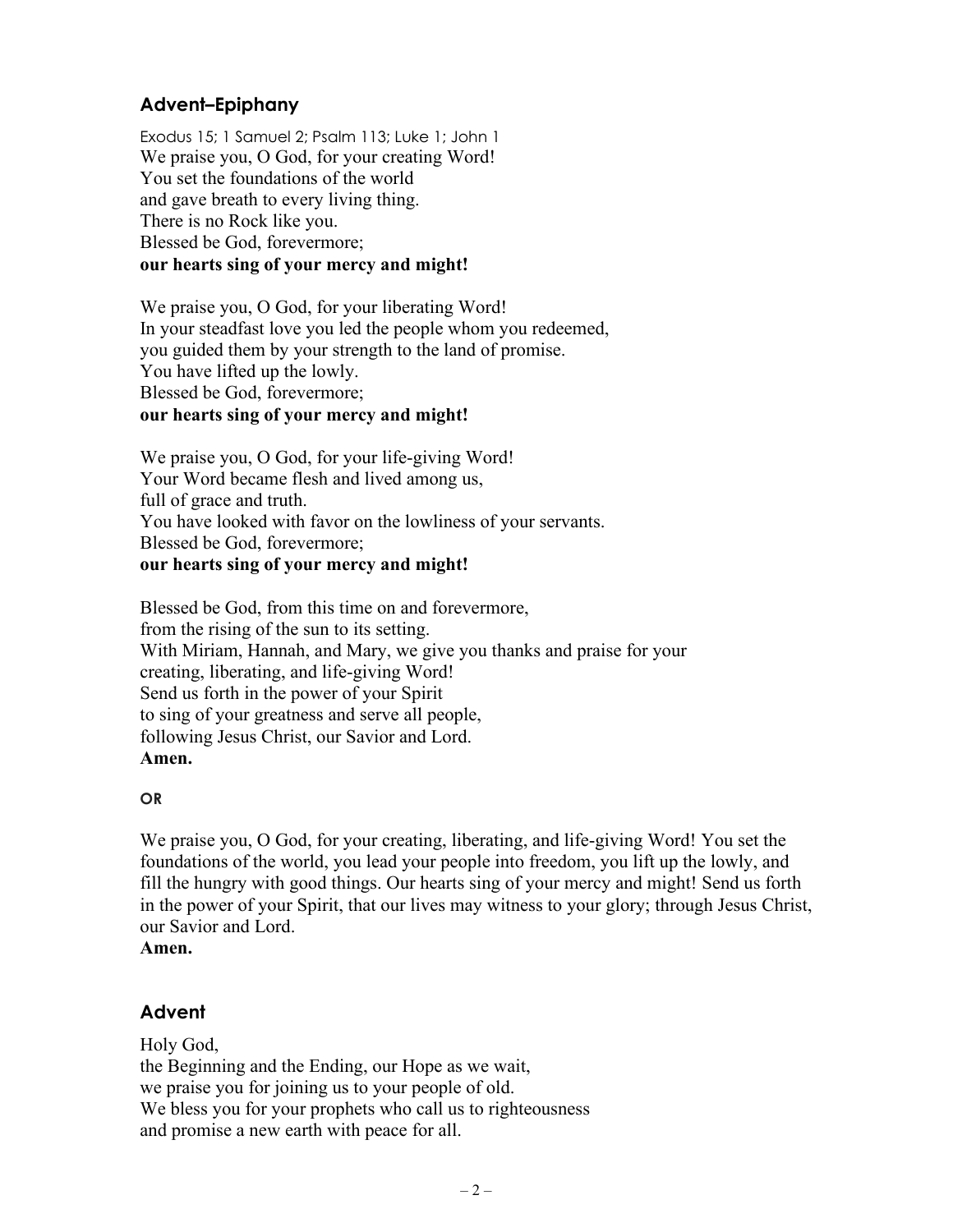For the Word of your covenant, we thank you, O God. **We thank you, O God***.*

We praise you for the coming of Jesus our Lord, who lifts up the lowly, heals the suffering world, and proclaims your way of mercy and truth. For your Word who is Christ, we magnify you, O God. **We magnify you, O God.**

Send your Spirit on all who receive your Word. Nurture our faith with your grace, accompany us with your might, and empower our zeal for your justice and joy. For your Word through the church, we praise you, O God. **We praise you, O God.**

All praise to you, holy God, today, tomorrow, and forever. Amen. **Amen.**

### **Christmas**

Holy God, everlasting Father, Prince of Peace, wonderful Counselor, at the birth of time your Word brought light into the world, and throughout the ages, you proclaim newness of life. For your wondrous Word, we thank you, O God. **We thank you, O God**.

In the fullness of time, your Word became flesh, to shine in our world's darkness, to speak peace to all peoples, and to welcome us as members of your family. For your loving Word, we adore you, O God. **We adore you, O God.**

Grant us now the gift of your Spirit, that held, nourished, and protected by your Word, we may live as your children, bearing your goodness throughout the world. For your powerful Word, we praise you, O God. **We praise you, O God.**

All glory to you, holy God, now and forever. Amen. **Amen**.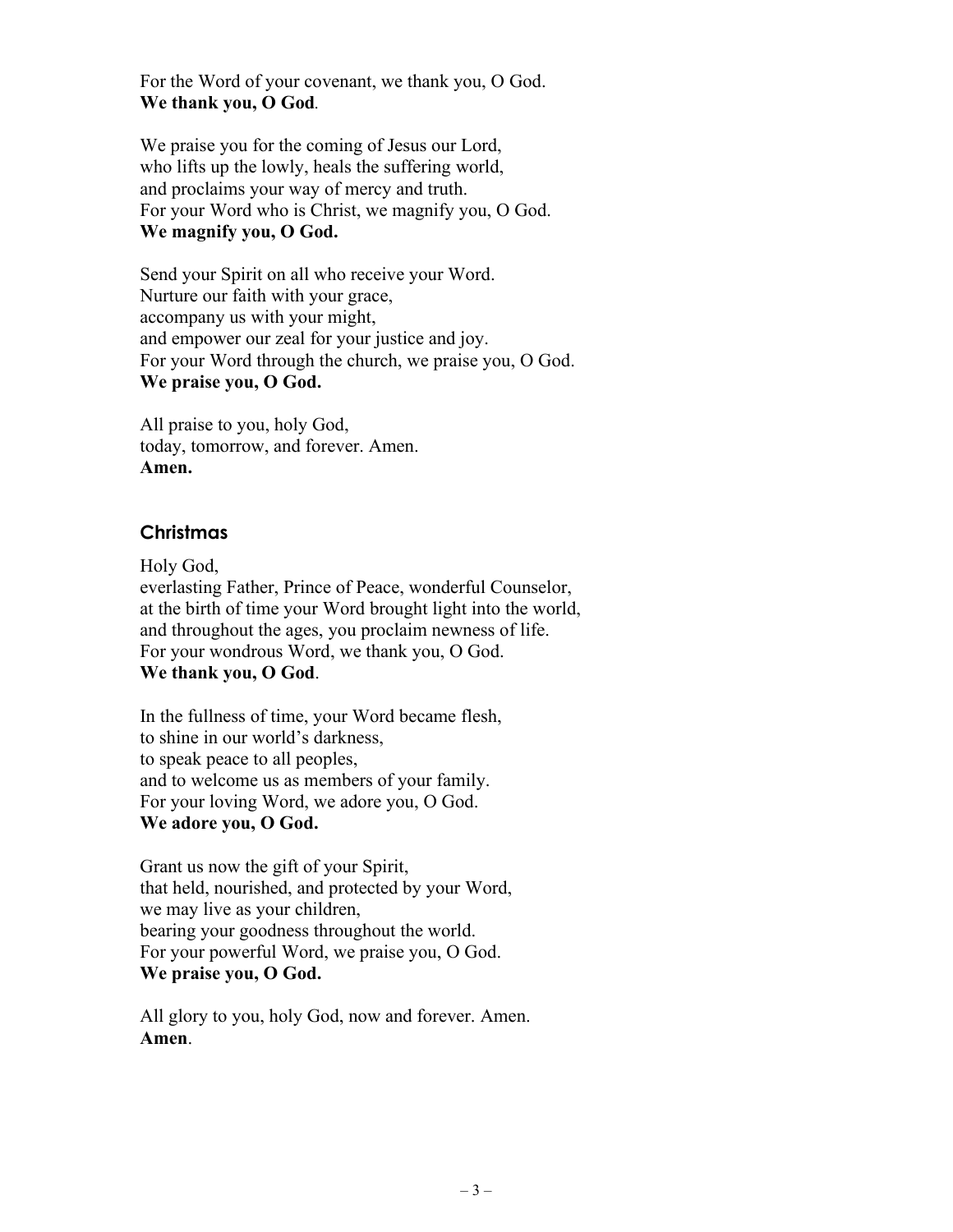## **Time after Epiphany**

Holy God, Light of the universe, Teacher of truth, Giver of goodness, we hear your Word in the Scriptures, proclaiming to us your wisdom and inviting us to follow your call. For speaking this Word, we thank you, O God. **We thank you, O God.** 

Your Word came among us in Jesus, our brother, who preached your righteousness, healed the sick, and revived the brokenhearted. For giving us this Word, we worship you, O God. **We worship you, O God.**

By your Spirit bless all who receive this Word, that upheld by the mystery of the body of Christ, we may be light for the world, revealing the brilliance of your Son. For sustaining us with your Word, we praise you, O God. **We praise you, O God**.

Blessed are you, holy God, around us, with us, and in us, now and forever. Amen. **Amen.**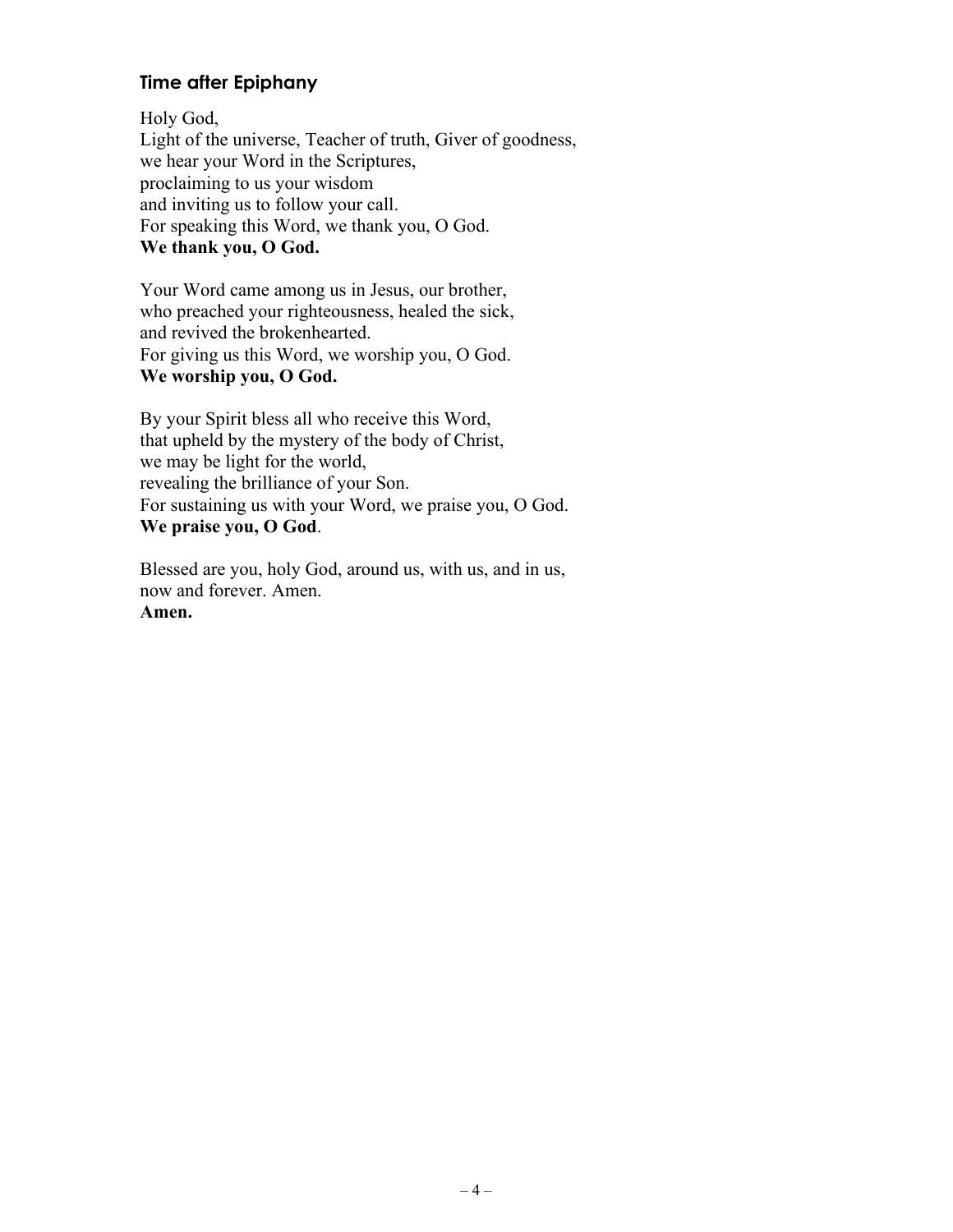## **Lent**

Holy God, our living Water, our faithful Companion, our true Guide, by your Word you created a world with rivers and seas, wells and springs, and in mercy you provided water for your people in the wilderness. For your Word with the water of baptism, we thank you, O God. **We thank you, O God.** 

We praise you for Christ, who joined us in our desert, calling us to righteousness, granting forgiveness, and walking with us into newness of life. For Jesus, your gracious Word, we glorify you, O God. **We glorify you, O God.** 

Through these days of Lent we plead for your Spirit, that strengthened by your Word, we may care for others and for the world you made, and work for justice and peace for all. For your Word in our hearts and minds, we praise you, O God. **We praise you, O God.** 

Receive our thanksgiving, and grant us your blessing, Holy God, now and forever. **Amen.**

### **OR**

Gracious God, who has named and claimed us, calling us your beloved children, you know the secrets of our hearts. When we sin and stray from your paths, you astound us with your saving grace. For this Word of life, **we give you thanks.** 

Loving Jesus, living Word, in you the Kingdom of God has come near; through you all that was lost has been found. Help us to boldly follow wherever you may lead, trusting your promise that we need not fear, for you are with us. For this Word of life, **we give you thanks.**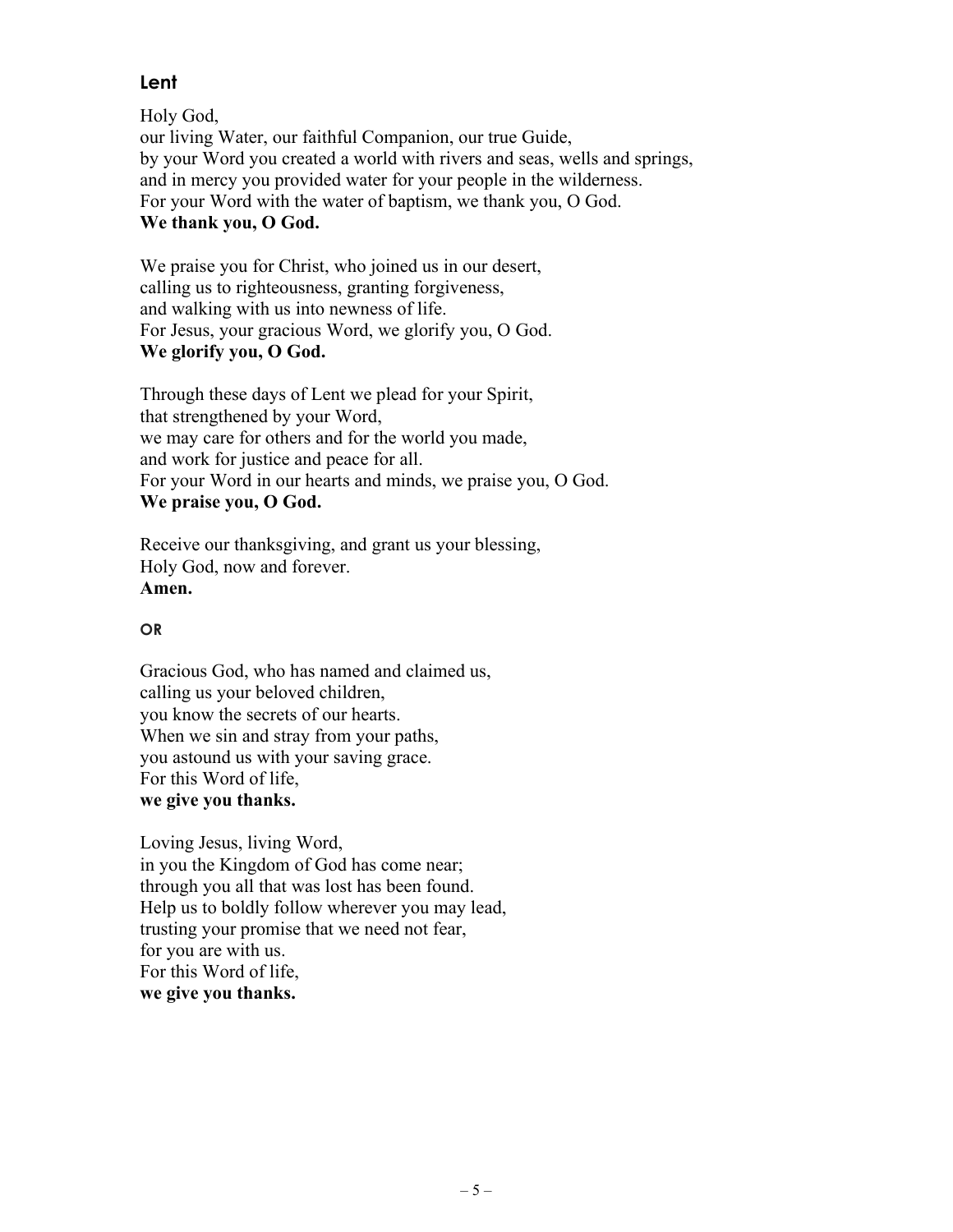Holy Spirit, the mystery in which we dwell, into our scarcity, your abundance flows. Enliven all communities with your good news. Guide us to love and serve Jesus, giving ourselves away for the sake of the world. For this Word of life, **we give you thanks.** 

All glory to you, holy God, now and forever. **Amen.** 

#### **OR**

Gracious God, we have heard your Word of Life today. While our sin is great, your determination to save has proven greater. Thank you for Jesus who leads us out of the wilderness and into the community declaring, "The kingdom of God has come near." Embolden us with the gift of your Holy Spirit that we may share your love and salvation with all creation, through Jesus Christ in whose name we pray. **Amen.**

#### **Easter**

| Praise to you, O God, for your Word of life:<br>creating a wondrous universe,<br>proclaiming freedom from captivity,<br>becoming the song of your people.<br>We praise you, O God, for your Word.<br>We praise you, O God, for your Word. | Psalm 92:5<br>Exodus 5:1<br>Psalm 118:4 |
|-------------------------------------------------------------------------------------------------------------------------------------------------------------------------------------------------------------------------------------------|-----------------------------------------|
| Your Word is made flesh among us:                                                                                                                                                                                                         |                                         |
| with Mary in the garden, you call us by name.                                                                                                                                                                                             | John 20:16                              |
| With Thomas beholding your wounds, you call us to believe.                                                                                                                                                                                | John 20:17                              |
| With sheep of others folds, we are gathered by your voice.                                                                                                                                                                                | John 10:16                              |
| Your Word names our death and our life:                                                                                                                                                                                                   | John 5:24                               |
| a seed that falls into the earth and dies,                                                                                                                                                                                                | John 12:24                              |
| rain and snow that come down from heaven to water the earth,                                                                                                                                                                              | Isaiah 55:10                            |
| a vine in which we abide.                                                                                                                                                                                                                 | John 15:5                               |
| Through your Word, you appoint us to bear fruit, fruit that will last.                                                                                                                                                                    | John 15:16                              |
| We bless you, O God, for your Word.                                                                                                                                                                                                       |                                         |
| We bless you, O God, for your Word.                                                                                                                                                                                                       |                                         |
| By your living Word, we are witnesses of these things.                                                                                                                                                                                    | Luke 24:48                              |
| Breathe into us your Holy Spirit.                                                                                                                                                                                                         | John 20:22                              |
| Open our minds to understand the scriptures.                                                                                                                                                                                              | Luke 24:45                              |
| Give us wisdom to declare what we have heard,                                                                                                                                                                                             |                                         |
| what we have seen with our eyes,                                                                                                                                                                                                          |                                         |
| what we have looked at and touched with our hands                                                                                                                                                                                         |                                         |
| concerning the word of life.                                                                                                                                                                                                              | 1 John 1:1                              |
| Fill us with strength to love, not in word or speech alone,                                                                                                                                                                               |                                         |
| but in truth and action.                                                                                                                                                                                                                  | 1 John 3:18                             |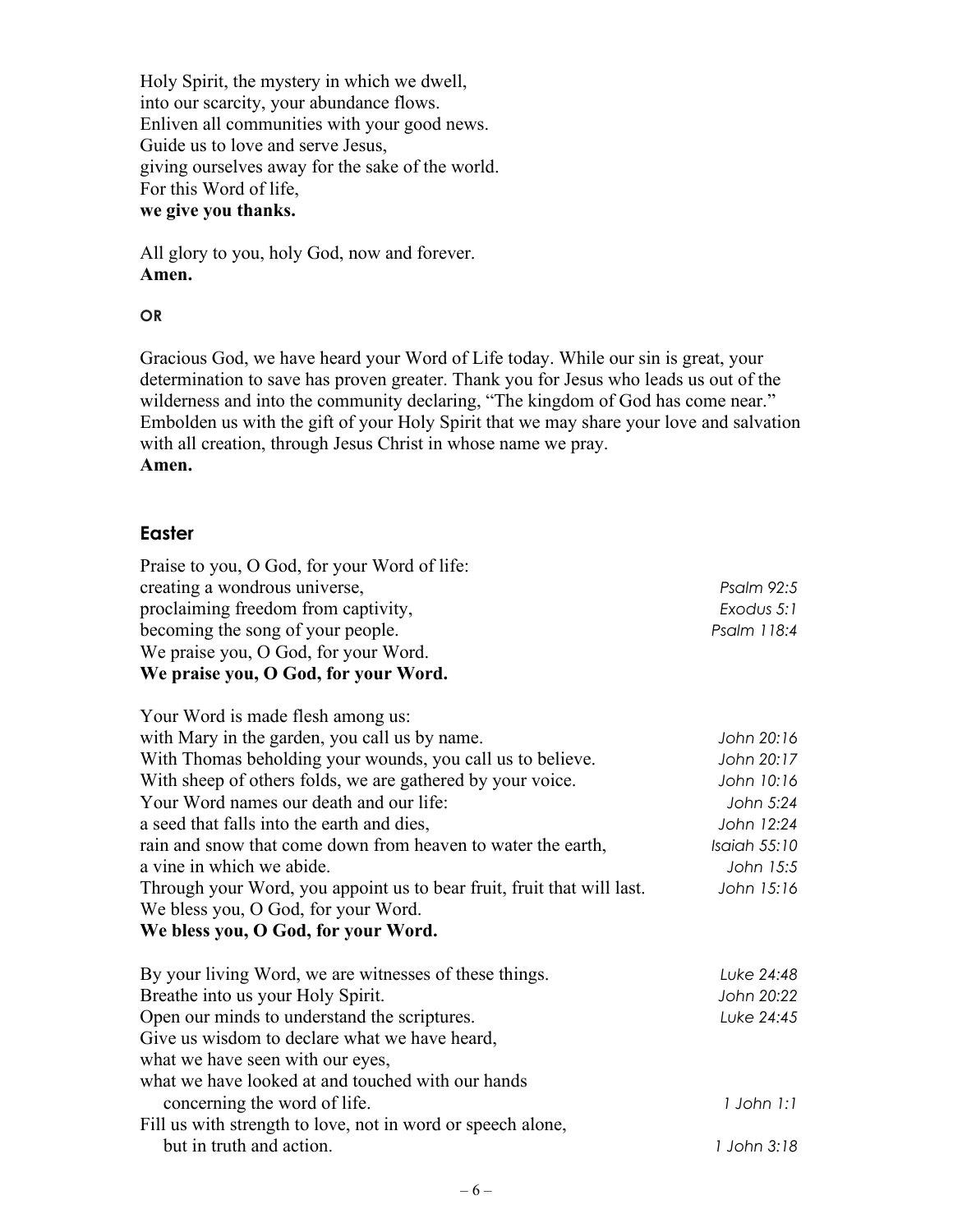With every creature in heaven and on earth and under the earth and in the sea, and all that is in them, *Rev 5:13* we join in the hymn of all creation, as we thank you, O God, for your life-giving Word. **We thank you, O God, for your life-giving Word. Amen.**

#### **OR**

Risen Christ, Living Word, you are the bread of life that nourishes and sustains us. By the power of your Word, dwell in our hearts and reveal to us again that we are the body of Christ: in our vulnerable flesh, though our baptism into your death and resurrection, and in service to the world you love. Be for us manna in the wilderness. Open us to recognize you in every meal and in all who hunger for bread, for human touch, and for healing and hope. We pray in your name, our healer and companion.

### **Amen.**

### **OR**

Holy, living, and loving God, we praise you for creating an earth of splendor and for making us into a people of your own. With all the saints who have received your Word we worship you, holy God.

## **We worship you, holy God**.

We praise you for your eternal Word, for conquering the force of death, and for raising us up through the resurrection of our Lord. For your Word alive among us, we praise you, living God. **We praise you, living God**.

Breathe the Spirit of the risen Christ on us, that led by your Word we may honor your earth and its many peoples and serve all who are in need. For your Word animating our Easter life, we bless you, loving God. **We bless you, loving God.**

All worship, praise, and blessing be to you, Source of life, Ruler of life, and Power of life, today and forever. **Amen**.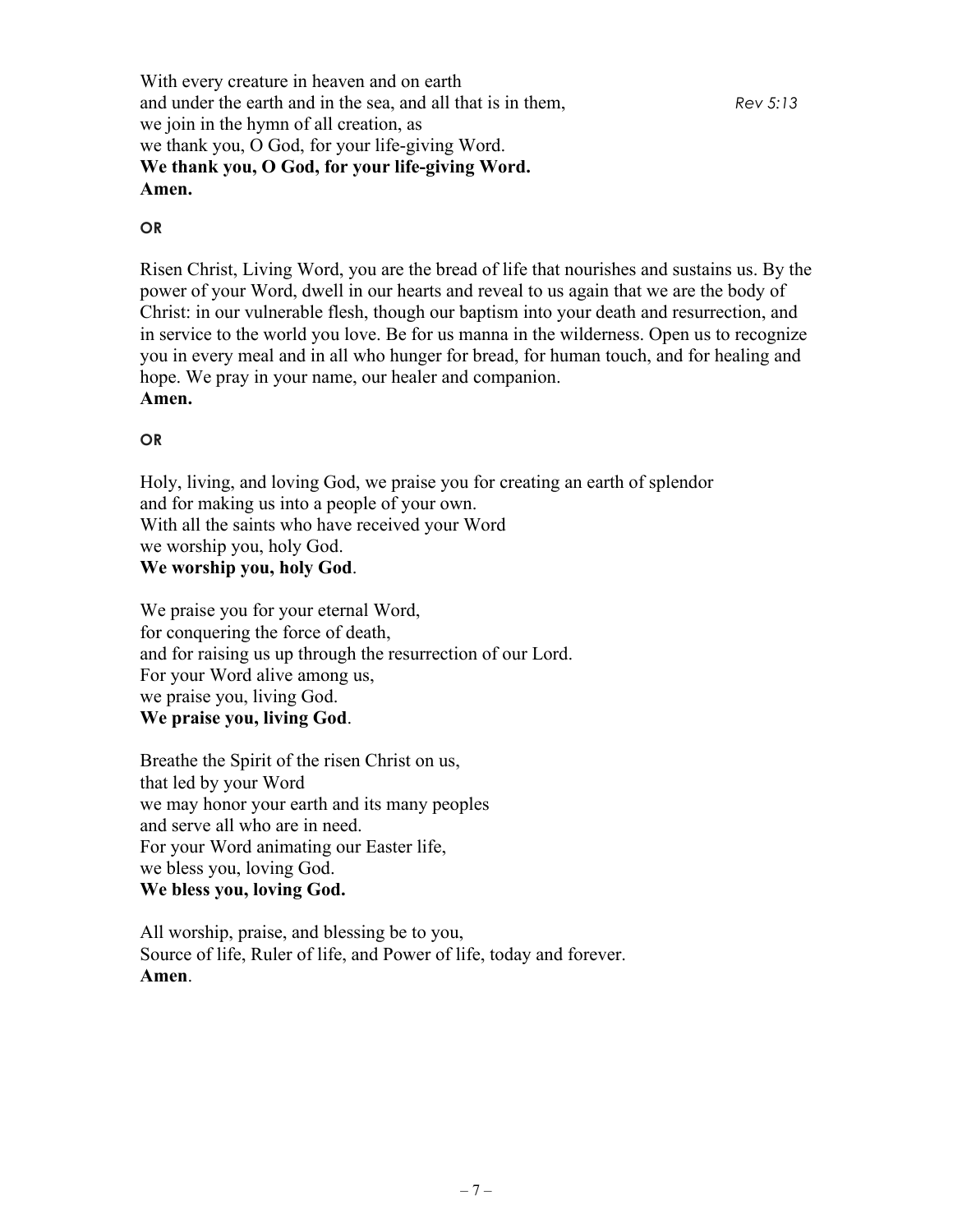## **Time after Pentecost**

This thanksgiving echoes the readings appointed for Lectionary 24–34, Year A. Glory to you, O God, for your creative Word: making and mending all things, evoking the cosmic hymn of praise, and singing a love-song for your beloved: your vineyard, your flock, your people. With all creation we sing, Glory! **Glory!**

Blessed are you for your liberating Word: speaking through Moses and the prophets, encountered in the Gospels, and proclaimed in the assembly: your freedom, forgiveness, and life for the world. With the whole world we say, Blessing! **Blessing!**

Holy are you, O God, for your living Word: among us wherever we gather, welcoming everyone to your feast, and, with grace and generosity, bringing to earth the kingdom of heaven. With saints and angels, we cry, Holy! **Holy!**

Clothe us in your loving Spirit, flowing from the Crucified and Risen One, and keep us awake to your presence in the people and places you call us to serve. Glory, praise, and blessing are yours, Holy God, now and forever. Amen. **Amen**

### **OR**

*This thanksgiving is rooted in the psalms, especially those appointed for Lectionary 23–34, Year A.*

Gracious and merciful God, slow to anger, rich in love, we bless your name and give you thanks. In our need, you make haste to help us. You plant us beside streams of your wisdom, teach us in pastures greening with truth, and guide us on the path of your promise. By your Spirit awaken our faith, that, feasting on your Word, we may love you more fully and serve our neighbor more faithfully; through Jesus Christ, our Savior and Lord.

#### **Amen.**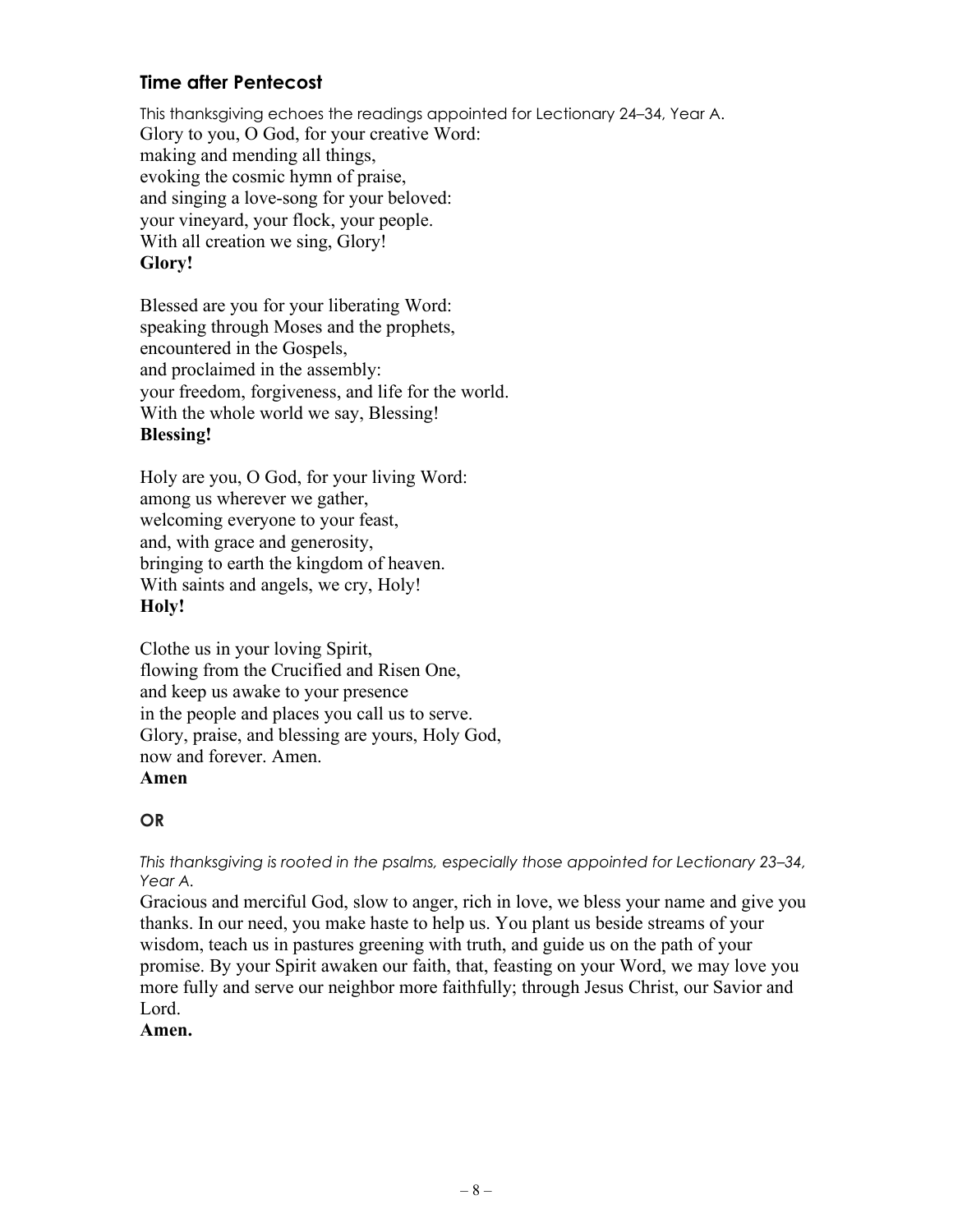### **Summer**

Holy God, our Maker, our Healer, our Teacher, your magnificent creation springs forth from your Word. All that has life and breath praises your name. For your Word that sustains the earth, we thank you, O God. **We thank you, O God**.

You sent us Jesus, your Word, to renew the world. He healed the sick, fed the hungry, preached your mercy, and called us to faith. For your Word in our Lord Christ, we praise you, O God. **We praise you, O God.**

Nourish us with the Spirit of your Word, that we may grow in grace, bearing the fruits of redemption, and sharing your strength and beauty with all the world. For your Word in our lives, we entreat you, O God. **We entreat you, O God.**

Accept our thanksgiving and receive our prayer, for the sake of your living Word, Jesus our Savior. **Amen.**

## **Autumn**

Holy God, mighty Fortress, loving Redeemer, steadfast Comforter, as vegetation matures in forests and fields, your living Word undergirds all that lives. We praise your eternal Word. **We praise your eternal Word.**

In the words of the Scriptures you offer us Christ: our refuge, our savior, our friend, accompanying us throughout our years and renewing us in love. We praise Jesus, your Word. **We praise Jesus, your Word.**

We pray for power from your abiding Spirit. Strengthen us to stand firm in faith, in devotion to your Word, and in service to others. We pray for the Spirit of your Word. **We pray for the Spirit of your Word**.

To you be honor and praise and glory, today and forever. **Amen.**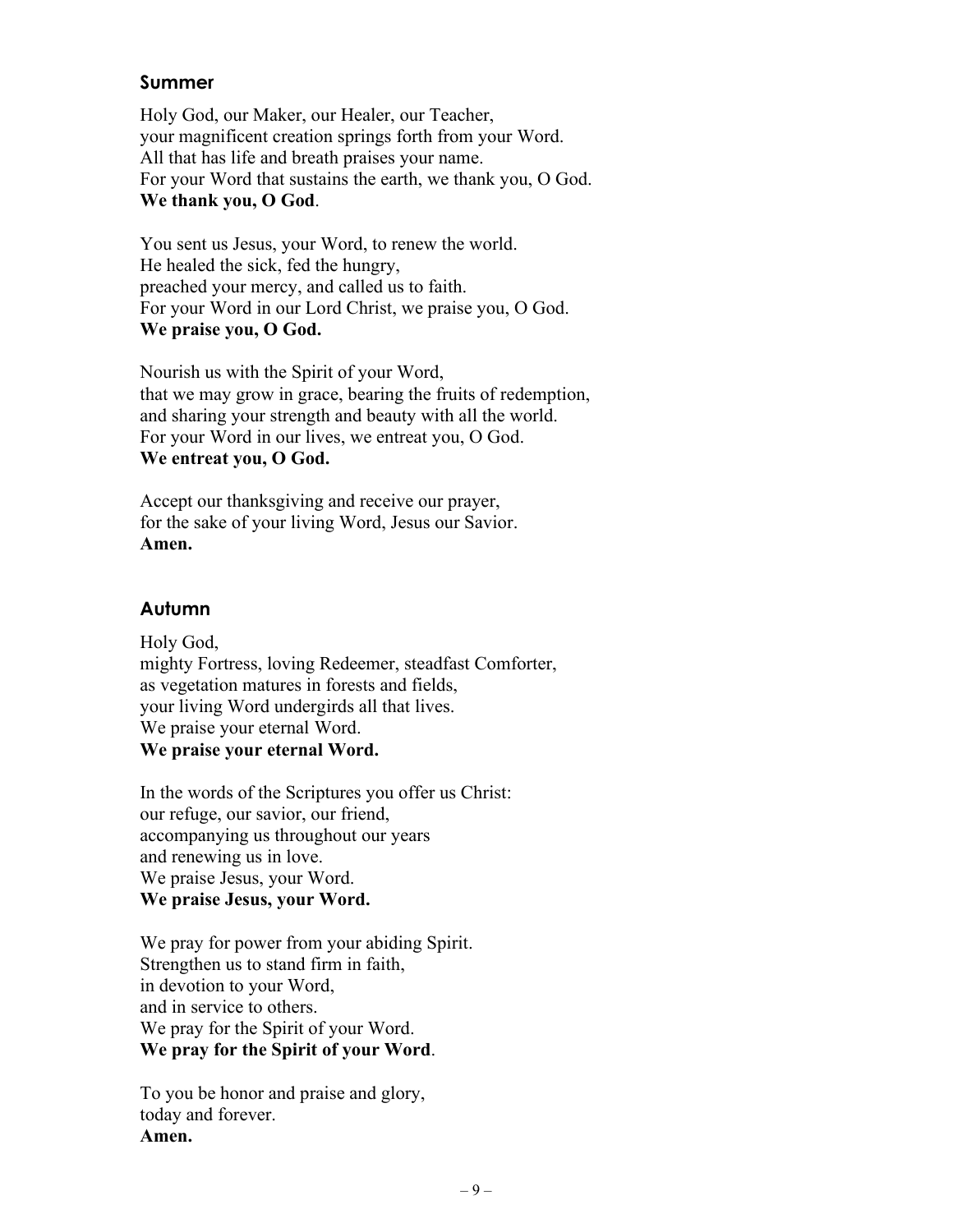### **November**

Holy God, our Sovereign, our Wisdom, our Judge, as nature in the north cycles towards dormancy and death, we thank you for the sustenance of your Word. For your Word of life, we give thanks. **For your Word of life, we give thanks.** 

We praise you for speaking through Christ your Word, in whom is your authority, your truth, and the justice of your ways. When we are threatened by dangers and surrounded by evil, you speak to us of life that comes through Christ's death. For your Word of promise, we praise you. **For your Word of promise, we praise you.** 

Grant us the endurance of the Spirit of your Son. Upheld by the voice of your Word, may we persevere with courage, energy, and joy, serving our neighbors faithfully until the end of our days. For your Word of power, we plead. **For your Word of power, we plead.**

Abide with us in your Word, O God, that we may speak your blessing to others, today and forever. **Amen.**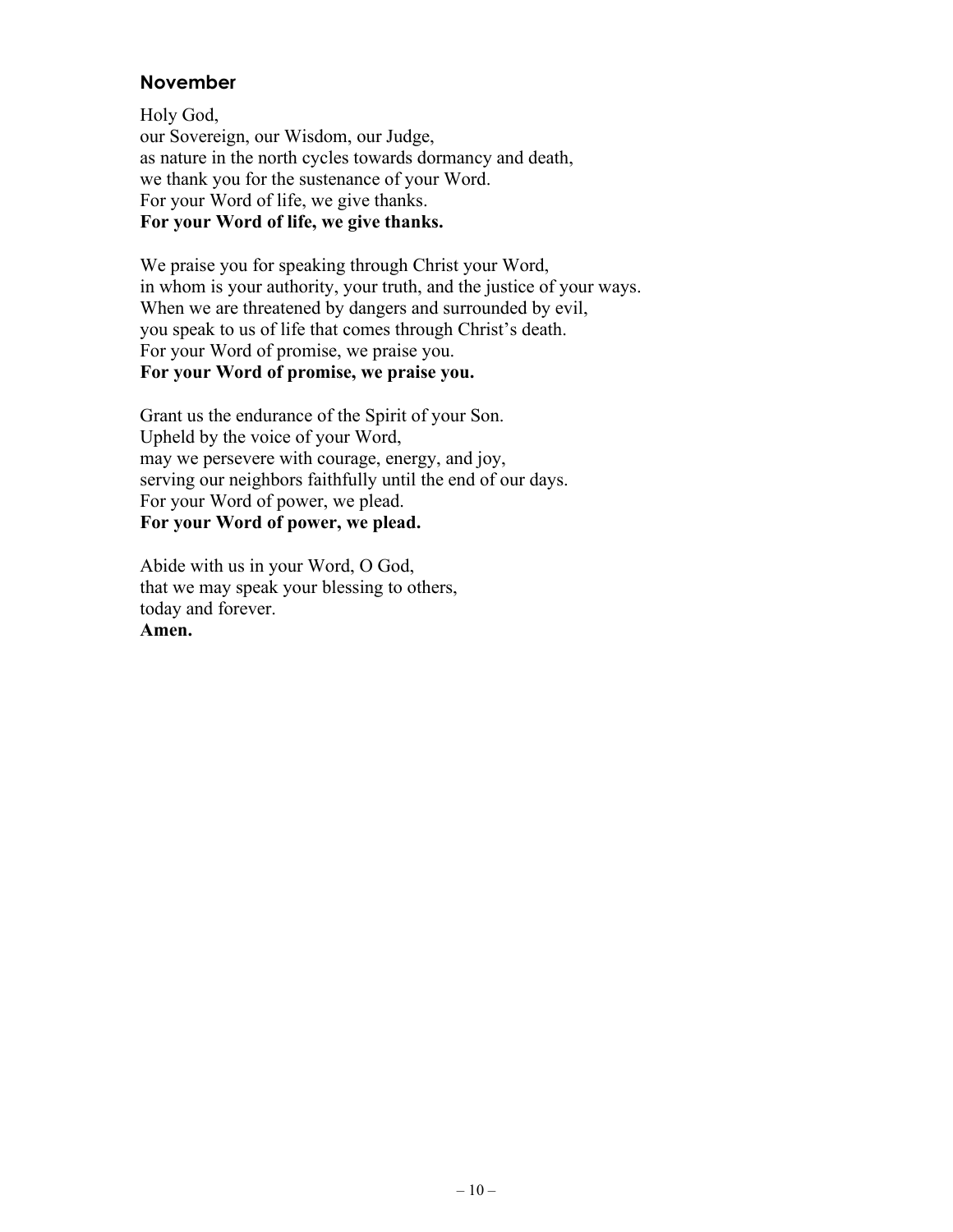## **General Use**

| Gen. 1:3    |
|-------------|
| Luke 23:34  |
| John 3:5    |
|             |
|             |
| Ps. 119:105 |
| James 1:23  |
| Prov. 30:5  |
| Jer. 23:29  |
| Ps. 119:103 |
| 1 Pet. 2:2  |
| Matt. 14:20 |
| Ps. 19:10   |
|             |
|             |
|             |

| Open our ears to your prophets, apostles, and saints, | Eph. 2:19-20  |
|-------------------------------------------------------|---------------|
| and to all the cries of the needy.                    | James 5:4     |
| Breathe into your church the mighty Spirit of Christ, | John 20:22    |
| that heeding your voice of beauty and power           | Ps. 29:9      |
| we are strengthened to serve wherever we are called.  | Rom. 16:25-26 |

To you, Father, Son, and Spirit—the Source, Word, and Breath we offer our thanks for your life-giving Word. **We offer our thanks for your life-giving Word.** Amen. **Amen.**

#### **OR**

Glory and praise to you, O God, for your words of promise. With Abraham and Sarah, Moses and Miriam, Deborah and Elijah, Mary and Mary Magdalene, Peter and Paul, we receive your gospel of challenge and comfort. By your Spirit, equip us to serve those in need, faithfully following your Word, Jesus Christ, our Companion and Savior, now and forever.

### **Amen.**

#### **OR**

#### Prov. 3:13-18; 8:1-21

O Holy One of wisdom, throughout human history and today among us here, you call us to walk the paths of justice and peace. We praise you, O God of truth, for your precious words. Grant that sheltered under their richness as under the tree of life, we live in gratitude and faithfulness, through Jesus Christ, your Word and our Wisdom, now and forever.

### **Amen.**